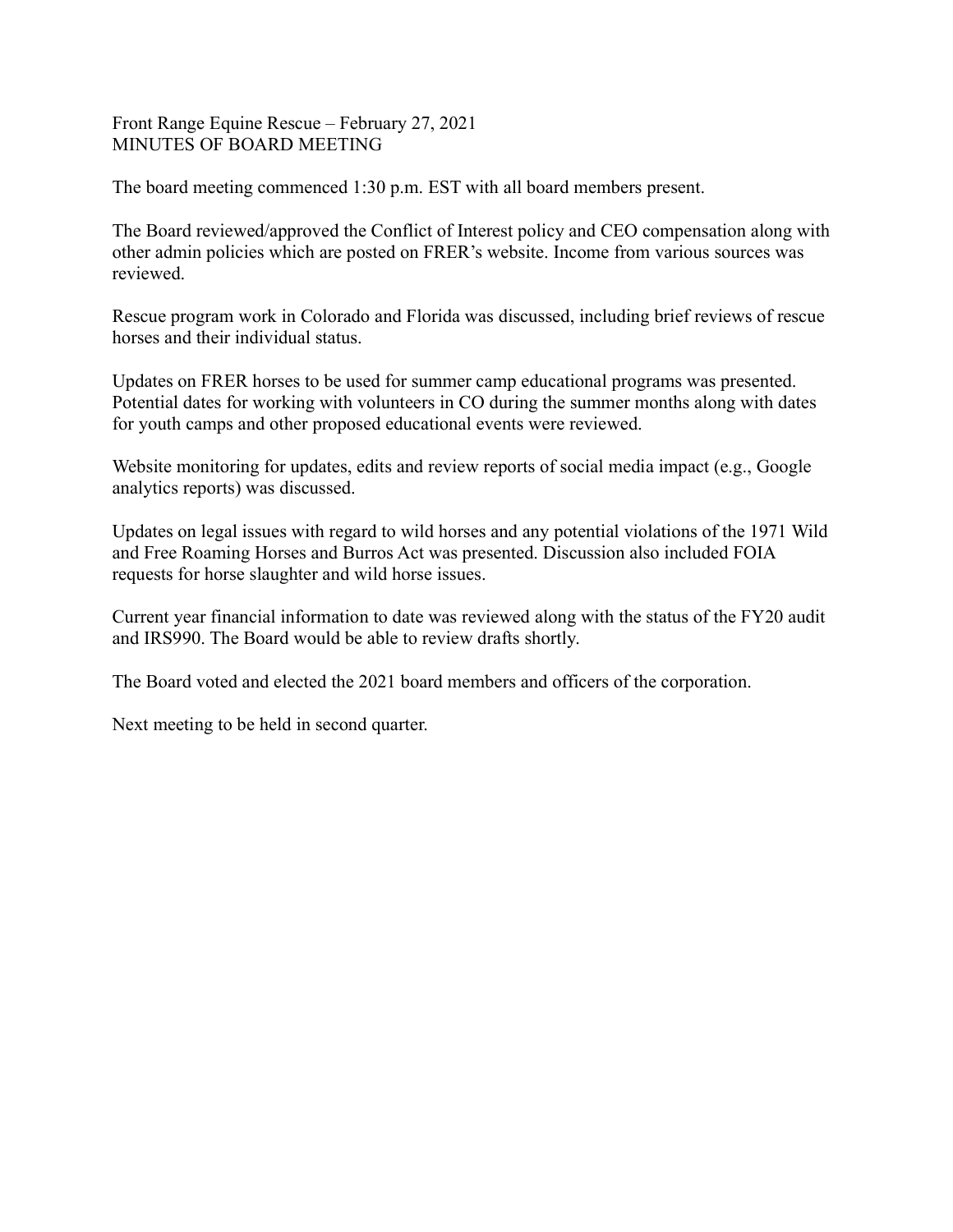May 8, 2021 Meeting Minutes Front Range Equine Rescue Board of Directors

Meeting began at 12:00 EST with all Board members present.

As noted from the prior meeting, the Board did review 2020 financial information for the annual audit and IRS 990 in draft form and then as final documents. Copies were posted on the website after filing.

The opening discussion centered on the Covid pandemic, economic impacts including supply chain and postal service issues.

Due to lockdowns, safety measures and other liabilities, the rescue locations for CO and FL horses remain closed except for essential services like hay/feed delivery, farrier and veterinary services. The majority of supplies continue to be ordered through contactless delivery companies.

There will be limited planning for summer events including educational youth camps and volunteer opportunities. Depending on the pandemic, these activities could be cancelled or postponed.

Working with another organization on horse slaughter investigations remains on hold for the time being.

Q1 financials along with direct mail program revenues and expenses to date were reviewed.

Board agreed to meet during  $3<sup>rd</sup>$  quarter if no urgent matters arose prior.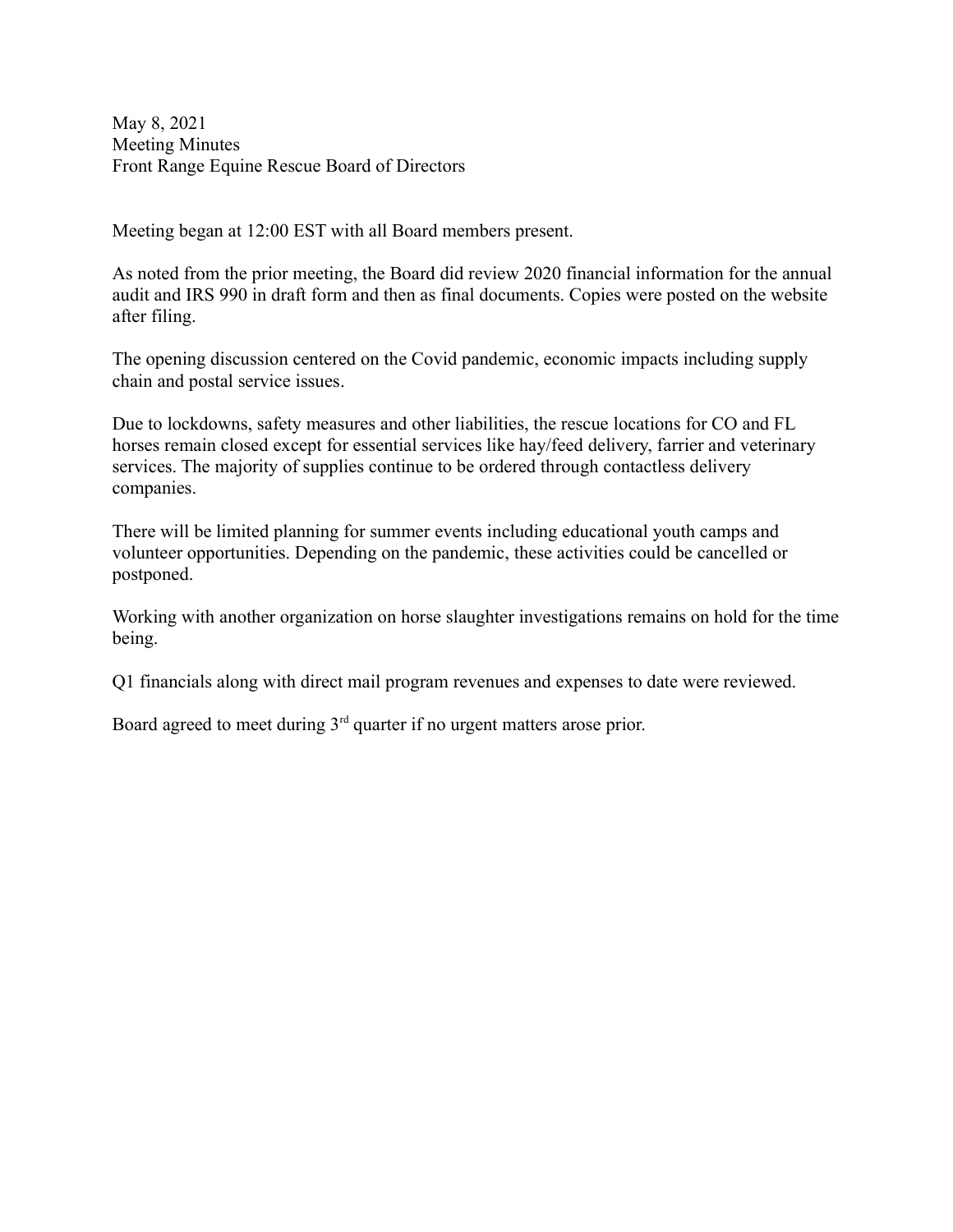Front Range Equine Rescue – September 18, 2021 MINUTES OF BOARD MEETING

The Board meeting began at 2:00 p.m. EST with all members present.

A review of the status of rescue horses in CO and FL was provided. Due to Covid variants, no events will be scheduled for the fall.

New rescue horses, horses returned from past adopters and one adoption occurred since the last meeting. In order to assist more horses in need, FRER would continue its occasional "safety net" assistance to a limited number of similar organizations as well as giving counsel to horse owners on how to safely re-home their own horses, both of which have proven to assist dozens of additional horses.

Hurricane preparedness measures were discussed re: FL farm as Sept through Nov is an increased time for storms to develop.

A brief summary of legal efforts as well as current issues before Congress with regard to horse slaughter and wild horse protections was provided. FRER would continue to provide public comments per Bureau of Land Management deadlines on upcoming fall roundups throughout the coming winter.

The board will hold a final 2021 meeting in late December.